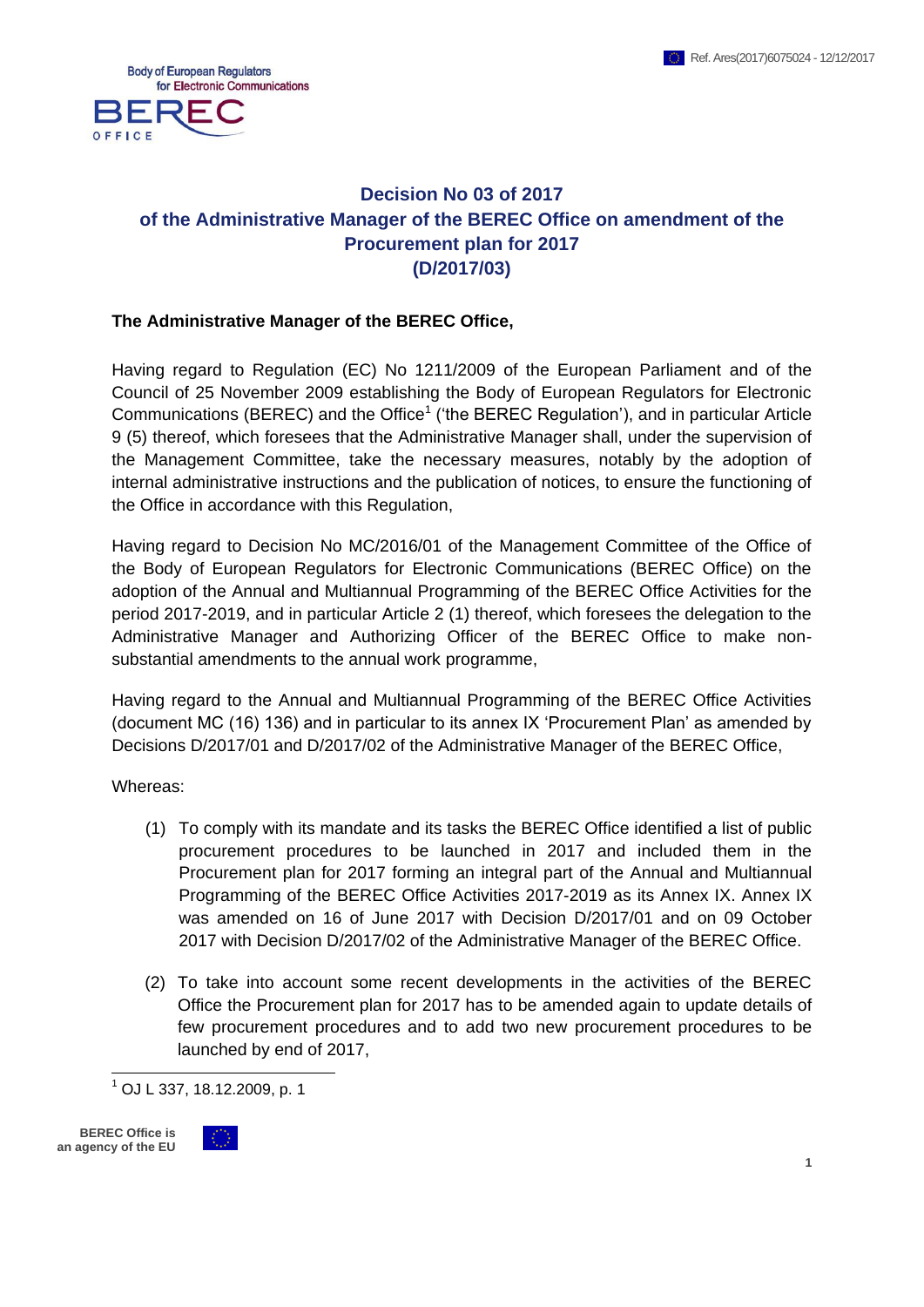Has adopted the following decision:

### **Article 1**

The procurement plan contained in Annex IX of the Annual and Multiannual Programming of the BEREC Office Activities 2017-2019 is replaced by the procurement plan inserted in Annex I of the present Decision.

### **Article 2**

The present Decision shall enter into force on the date of signature.

Done at Riga

(e-signed)  **László IGNÉCZI** Administrative Manager

| Annex | Procurement | plan | tor | 2017 |
|-------|-------------|------|-----|------|